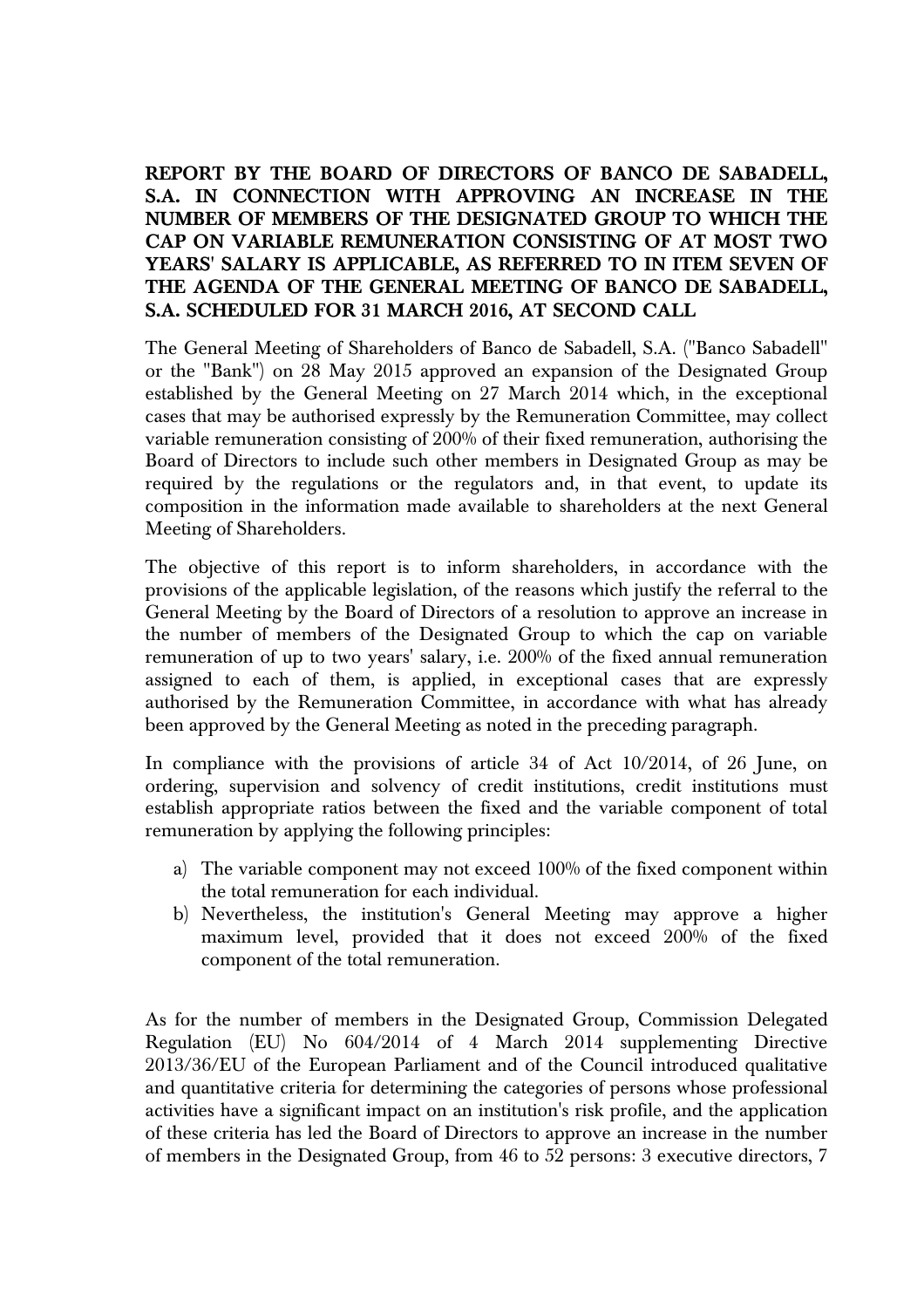members of senior management, and 42 executives who impact the Company's risk profile or who exercise oversight functions.

The Bank's remuneration policy defines various aspects of remuneration for members of the Designated Group. These include basically a fixed component, linked to criteria established by the banking sector collective agreement; a voluntary component, as a function of the individual's responsibility and performance; and a variable component, based on the achievement of specific objectives.

Variable remuneration is a key component of Banco Sabadell's remuneration strategy, the object of which is to attract and retain talent, compensating the level of responsibility undertaken by its executives, without prejudice to the prudent assumption of risks. Individual variable remuneration is determined by individual objectives, the collective objectives of each unit, and the bank's overall objectives, combining both financial and non-financial objectives.

Banco Sabadell's remuneration policies and practices, as set out in the independent annual report envisaged in Act 10/2014, of 26 June, on ordering, supervision and solvency of credit institutions, implemented by Royal Decree 84/2015, of 13 February, drawn up by specialised consulting firm Mercer Consulting, S.L., are aligned with the requirements imposed by the authorities.

Variable remuneration for the Designated Group of Banco Sabadell does not, in any case, exceed one year's salary, i.e. 100% of fixed remuneration. However, the Board of Directors considers it necessary to provide the Remuneration Committee with sufficient flexibility to exceed that limit in exceptional circumstances. In accordance with the provisions in the Act, variable remuneration is limited to one year's salary; however, this resolution expressly expands the number of members of the Designated Group whose remuneration may, in exceptional cases duly authorised by the Remuneration Committee, be increased to two years' fixed remuneration.

Having consideration for the amount of fixed annual remuneration for the Designated Group and the number of persons comprising it, and considering the maximum amount that their variable remuneration might attain assuming maximal achievement, the amount arising from the possible exceptions would not affect Banco de Sabadell, S.A.'s ability to maintain a sound capital and solvency position.

For these reasons, since the number of members of the Designated Group has increased, the Board of Directors considers it appropriate to use the power expressly granted by the Act to request authorisation from the General Meeting to expand the size of the Designated Group for which the Remuneration Committee can resolve, in exceptional circumstances, to increase variable remuneration to at most two years' salary, i.e. 200% of fixed remuneration, with respect to all of the applicable principles of Banco Sabadell's remuneration policy, and to authorise the Board of Directors to include within that limit other members that the regulations or the regulators require be included in the Designated Group by updating its composition in the disclosures made available to shareholders at the next General Meeting.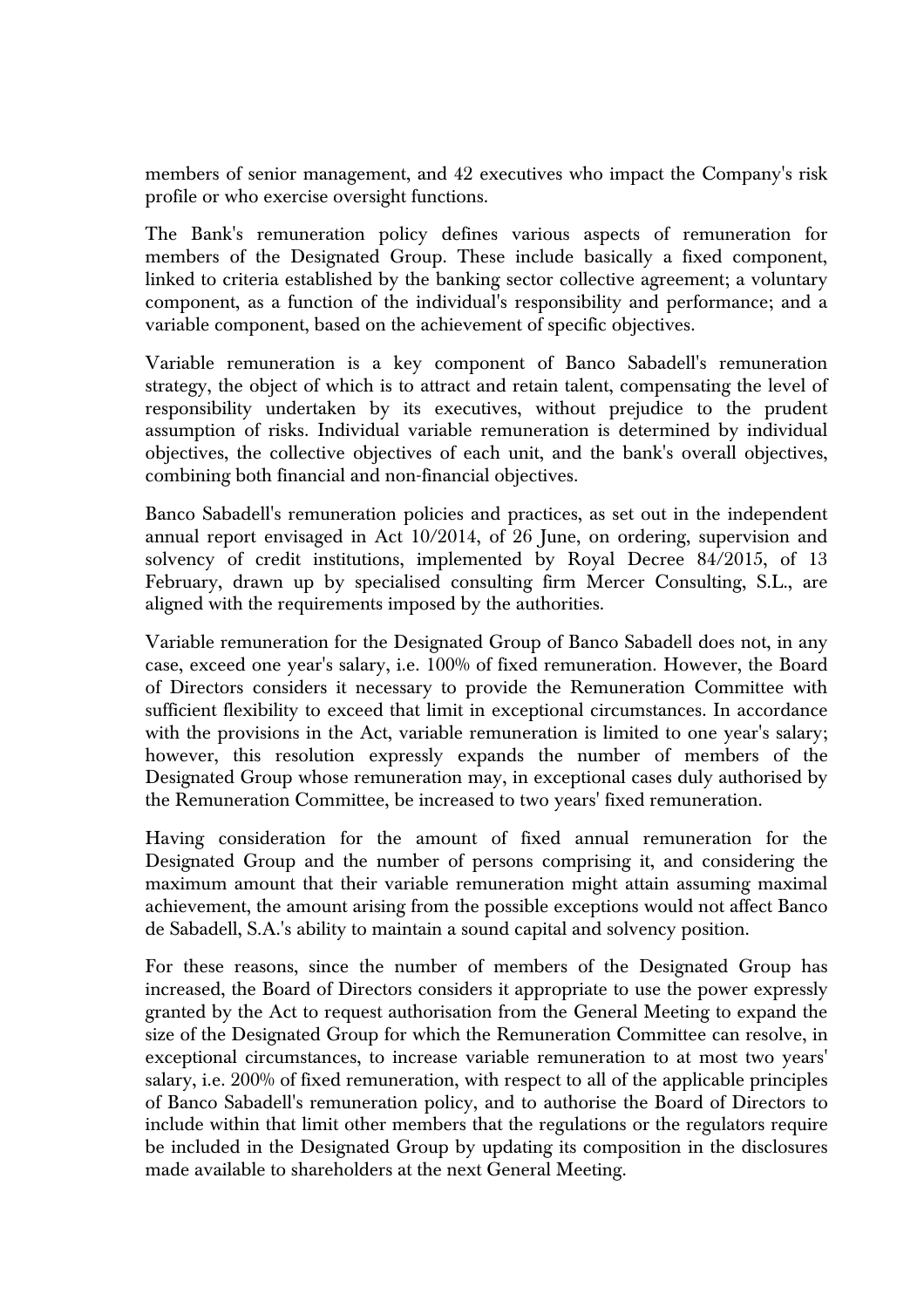The Designated Group to which the aforementioned remuneration cap applies comprises 52 members:

- − Chairman
- − Managing Director
- − Director General Manager
- − Company Secretary Vice-Secretary of the Board
- − General Manager Chief Operating Officer
- − General Manager Chief Financial Officer
- − General Manager Commercial Banking
- − General Manager America and Global Corporate Banking
- − Assistant General Manager Asset Transformation and Industrial and Real Estate Investees
- − Assistant General Manager Markets and Private Banking
- − Deputy General Manager Investments, Products and Research
- − Deputy General Manager Bancassurance
- − Deputy General Manager Treasury and Capital Markets
- − Deputy General Manager Legal
- − Deputy General Manager Corporate Banking
- − Deputy General Manager Risk Management
- − Deputy General Manager Corporate Development
- − Deputy General Manager Internal Audit
- − Deputy General Manager Chief Financial Officer Spain
- − Deputy General Manager Organization and Services
- − Deputy General Manager Communication and Institutional Relations
- − Deputy General Manager Marketing and Retail Banking
- − Deputy General Manager Human Resources
- − Deputy General Manager Catalonia
- − Deputy General Manager North-western Spain
- − Deputy General Manager Southern Spain
- − Deputy General Manager Eastern Spain
- − Deputy General Manager Central Spain
- − Deputy General Manager Northern Spain
- − Director of Treasury Distribution
- − Director of Securities Trading and Custodian Services
- − Director of Customer Strategy and Investment Products
- − Director of Asset Risk
- − Director of Institutional Policy & Market Relations
- − Director of Valuation and Hedge Management
- − Director of Credit Risk
- − Chief of Staff to the Managing Director
- − Director of Corporate Loan Restructuring and Investees
- − Director of Trading
- − Director of Risk Control
- − Director of Sabadell Urquijo Banca Privada